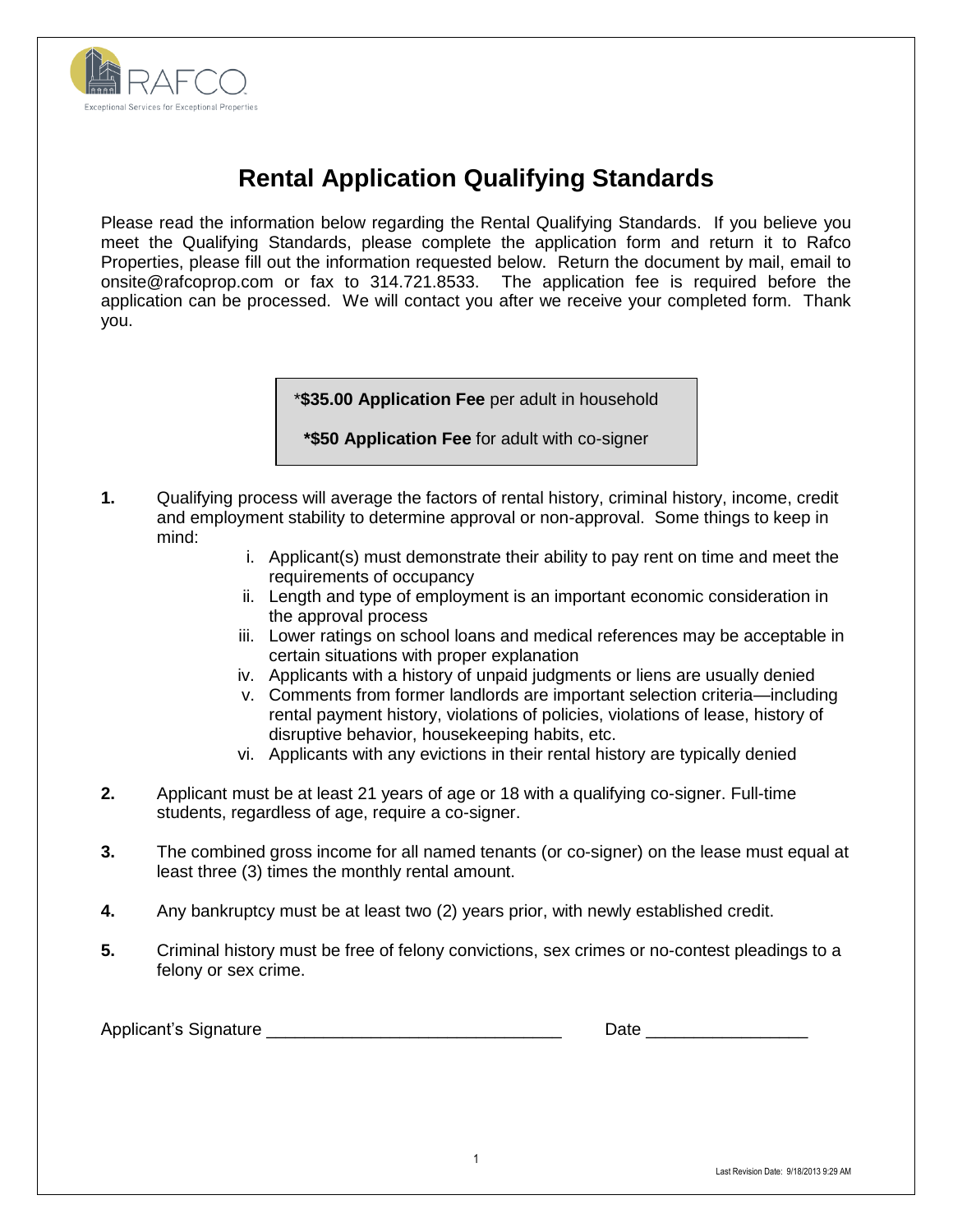

## **RENTAL APPLICATION**

*Please complete all requested information on this form.*

| PERSONAL INFORMATION                     |  |                            |                                                                                                                                                                                                                                     |  |
|------------------------------------------|--|----------------------------|-------------------------------------------------------------------------------------------------------------------------------------------------------------------------------------------------------------------------------------|--|
|                                          |  |                            |                                                                                                                                                                                                                                     |  |
|                                          |  |                            | Date of Birth_______________                                                                                                                                                                                                        |  |
|                                          |  |                            |                                                                                                                                                                                                                                     |  |
|                                          |  |                            |                                                                                                                                                                                                                                     |  |
|                                          |  |                            |                                                                                                                                                                                                                                     |  |
| <b>Full Names of All Other Occupants</b> |  | <b>Relationship to You</b> | Date of Birth <b>National State of Birth</b>                                                                                                                                                                                        |  |
|                                          |  |                            |                                                                                                                                                                                                                                     |  |
|                                          |  |                            |                                                                                                                                                                                                                                     |  |
|                                          |  |                            |                                                                                                                                                                                                                                     |  |
|                                          |  |                            |                                                                                                                                                                                                                                     |  |
|                                          |  |                            |                                                                                                                                                                                                                                     |  |
|                                          |  |                            |                                                                                                                                                                                                                                     |  |
|                                          |  |                            | RESIDENCE HISTORY (for the past three years)<br>The manufacturer of the state of the state of the state of the state of the state of the state of the state of the state of the state of the state of the state of the state of     |  |
|                                          |  |                            |                                                                                                                                                                                                                                     |  |
|                                          |  |                            |                                                                                                                                                                                                                                     |  |
|                                          |  |                            |                                                                                                                                                                                                                                     |  |
|                                          |  |                            |                                                                                                                                                                                                                                     |  |
|                                          |  |                            | Present Telephone <b>Construction</b> Dates From: Construction Dates From: Construction Dates From: Construction Dates From: Construction Dates From: Construction Dates From: Construction Dates From: Construction Dates From: Co |  |
|                                          |  |                            |                                                                                                                                                                                                                                     |  |
|                                          |  |                            |                                                                                                                                                                                                                                     |  |
|                                          |  |                            |                                                                                                                                                                                                                                     |  |
|                                          |  |                            | Reason for Moving <b>Example 2018</b> Section 2018 12:30 AM AND 10:30 AM AND 10:30 AM AND 10:30 AM AND 10:30 AM AND 10:30 AM AND 10:30 AM AND 10:30 AM AND 10:30 AM AND 10:30 AM AND 10:30 AM AND 10:30 AM AND 10:30 AM AND 10:30 A |  |
|                                          |  |                            |                                                                                                                                                                                                                                     |  |
|                                          |  |                            |                                                                                                                                                                                                                                     |  |
|                                          |  |                            |                                                                                                                                                                                                                                     |  |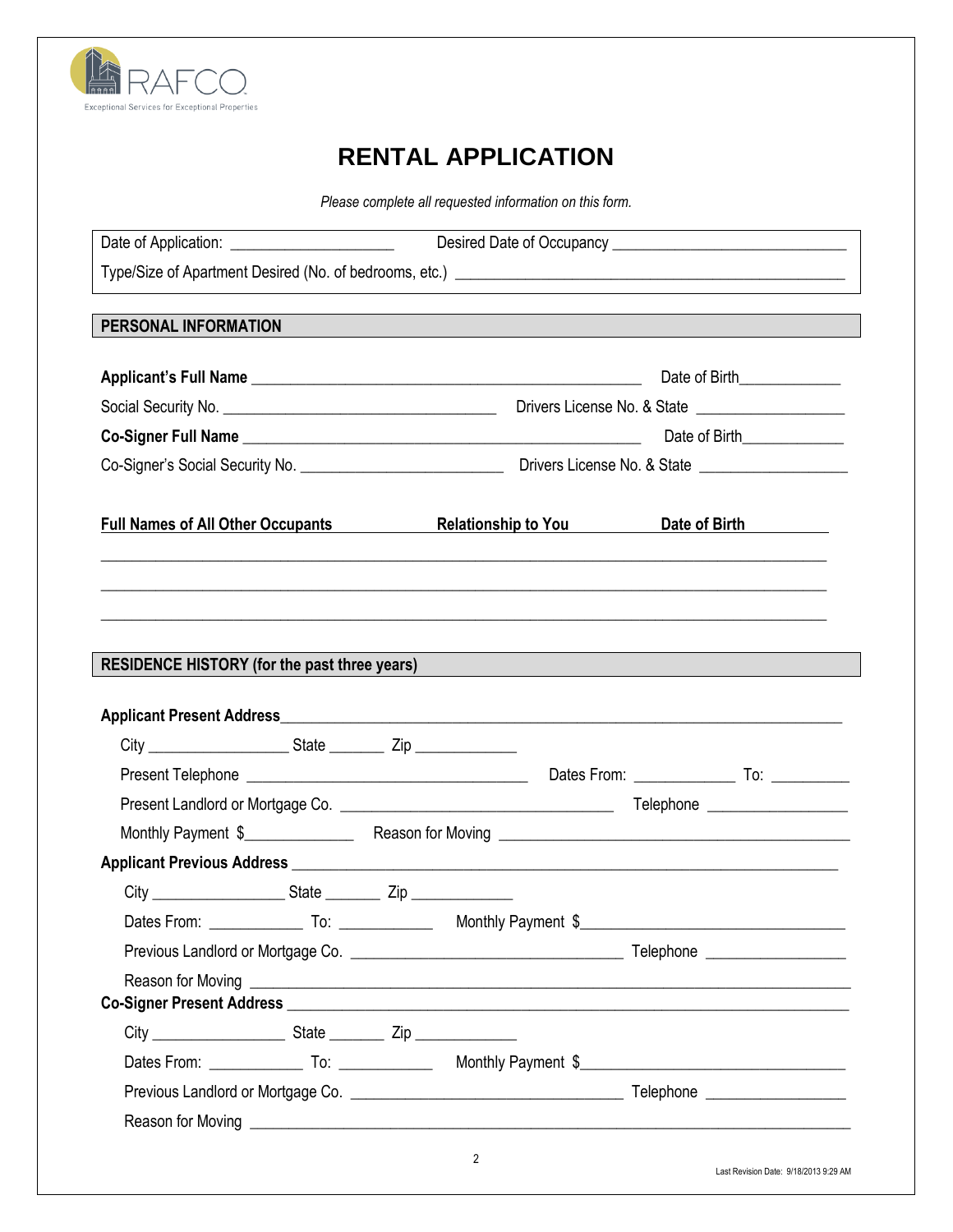| Exceptional Services for Exceptional Properties |
|-------------------------------------------------|

## **EMPLOYMENT INFORMATION**

| Applicant(s) hereby represents that all the above statements are true, correct, and complete. Applicant(s) authorizes<br>verification of the above information provided including, but not limited to obtaining a consumer credit report and criminal<br>background check and agrees to furnish additional information upon request. The cost for the application processing is<br>not rent or deposit and will not be refunded. |  |  |
|----------------------------------------------------------------------------------------------------------------------------------------------------------------------------------------------------------------------------------------------------------------------------------------------------------------------------------------------------------------------------------------------------------------------------------|--|--|
|                                                                                                                                                                                                                                                                                                                                                                                                                                  |  |  |
|                                                                                                                                                                                                                                                                                                                                                                                                                                  |  |  |
|                                                                                                                                                                                                                                                                                                                                                                                                                                  |  |  |
|                                                                                                                                                                                                                                                                                                                                                                                                                                  |  |  |
|                                                                                                                                                                                                                                                                                                                                                                                                                                  |  |  |